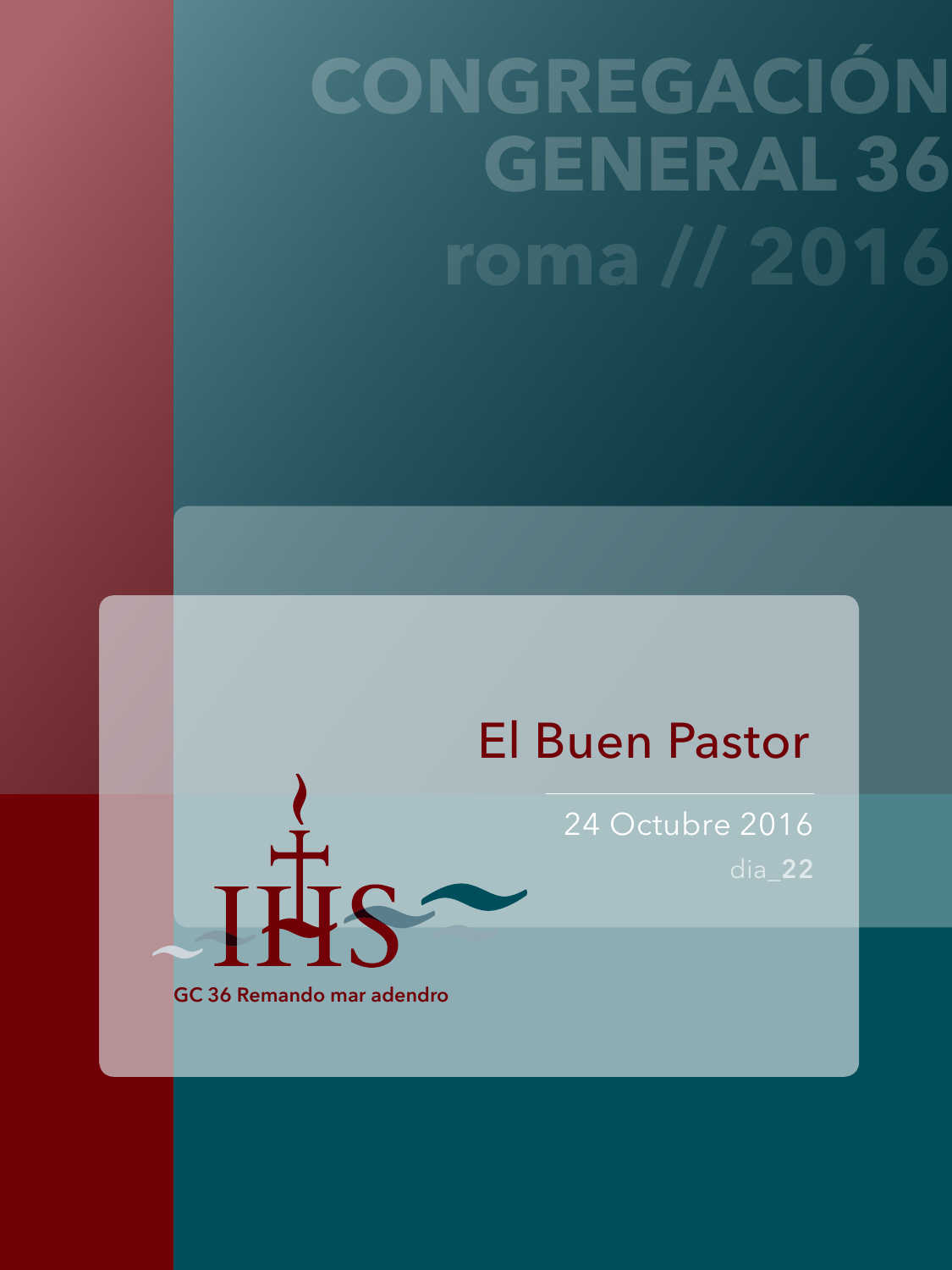#### INVITATORIA

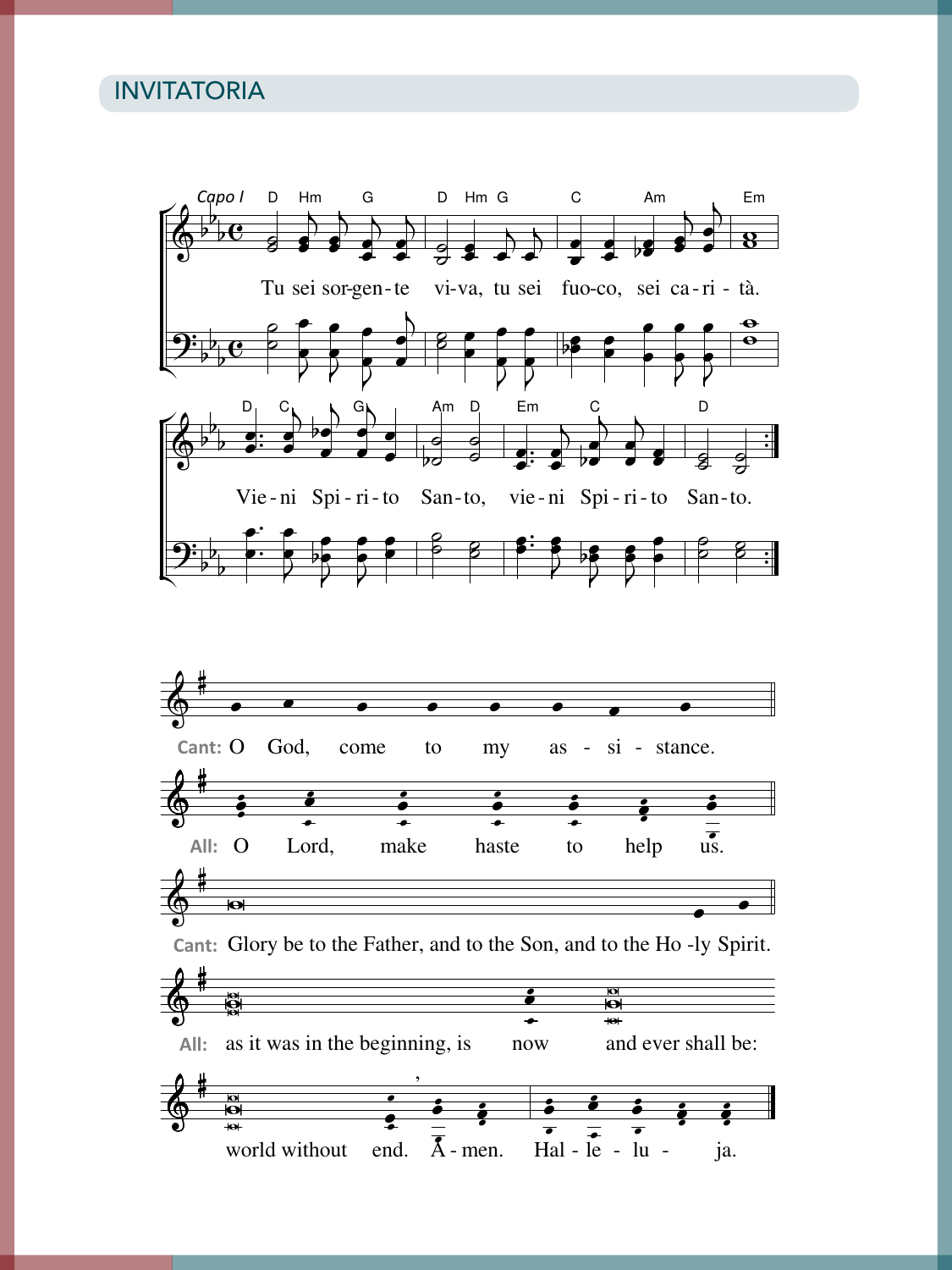#### SALMO 23



**Cele:** El Señor es mi pastor, nada me falta: en verdes praderas me hace recostar; me conduce hacia fuentes tranquilas y repara mis fuerzas;

**Todos: A**

- **Cele:** me guía por senderos de justicia como pide su título.
- **Todos: B**
- **Cele:** Aunque camine por cañadas oscuras, nada temo: tú vas conmigo; tu vara y tu cayado me sosiegan.

**Todos: A**

**Cele:** Me pones delante una mesa frente a mis enemigos; me unges con perfume la cabeza, y mi copa rebosa.

**Todos: B**

**Cele:** Tu bondad y lealtad me escoltan todos los días de mi vida; y habitaré en la casa del Señor por días sin término.

**Todos: A**

**Cele:** Gloria al Padre, y al Hijo, y al Espíritu Santo. Como era en el principio, ahora y siempre, por los siglos de los siglos. Amén.

**Todos: B**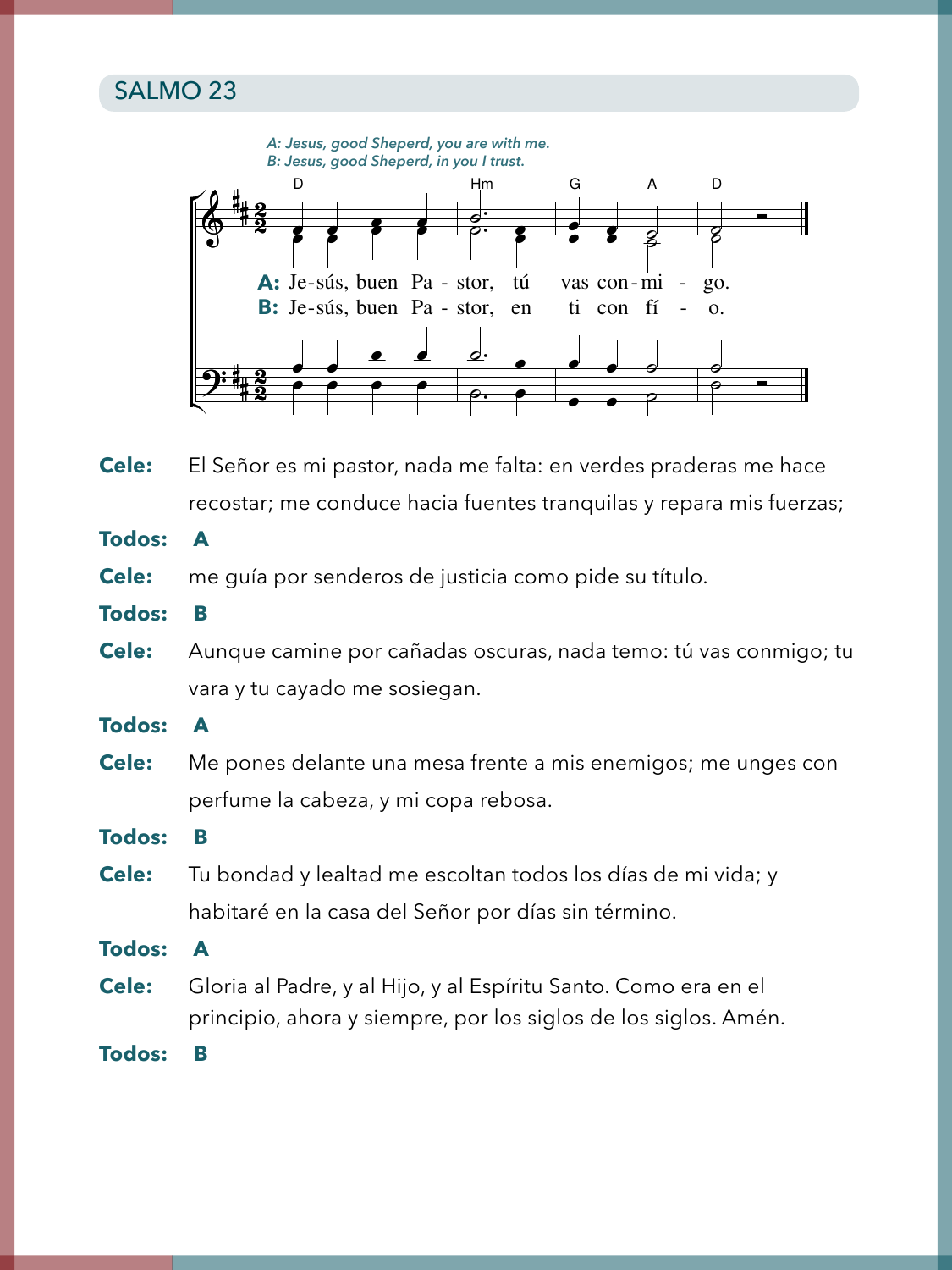#### IGNATIANA

**fr** Frans van de Lugt un membre de la province du Proche-Orient, vivait et travaillait en Syrie, surtout à Homs, comme guide spirituel particulièrement pour les jeunes. Il a été tué le 7 avril 2014, à age de 76 ans. Chez lui on a l'image du bon Pasteur: son espérance dans la résurrection l'a soutenu dans son ministère.

En mars 2014, il écrit :

«De même que j'ai partagé avec le peuple syrien ses trésors, j'aimerais maintenant partager avec lui ses angoisses, ses souffrances et sa mort. J'aimerais habiter au cœur de ces évènements pour participer aux douleurs de l'enfantement et vivre le passage vers la naissance nouvelle.» La veille de son assasinat, il écrit :

«Nous manquons de nourriture et de soins de base, mais nous essayons de continuer nos vies. Même quand l'être humain a tout perdu, il doit rechercher le bien chez les autres et découvrir leurs qualités. Nous voyons que le mal fait son chemin, mais cela ne peut pas nous faire oublier le bien. Nous ne devons pas laisser le bien quitter nos cœurs. Nous nous préparons à la grande joie du passage de la mort à la vie. Nous sommes comme dans un trou noir, mais dans cette obscurité, nous apercevons une grande lumière».

**eng** Franz van de Lugt SJ, a member of the Near East Province, lived and worked in Syria, mainly in Homs as spiritual guide especially for the youth. He was killed on the 7th of April 2014, aged 76. In him we have the image of a Good Shepherd: his hope in the resurrection strengthened him in his ministry.

In March 2014 he wrote:

"Just as I have shared with the Syrian people their own treasures, I would like now to share with them their anguishes, their suffering and their death. I would like to be at the very heart of these events to be able to participate in the pains of childbirth that lead towards a new life, a new beginning."

On the day before his assassination he wrote:

 "We lack food and basic necessities, but we try to continue our lives. Even if the human person has lost everything, he must search for the good in others and discover their gifts. We see evil taking its course, but this must not make us forget the good. We must not let the good disappear from our hearts. We must prepare ourselves for the great joy of the passage from death to life. It is as if we are in a black hole, but in this darkness, we catch the glimmer of a great light."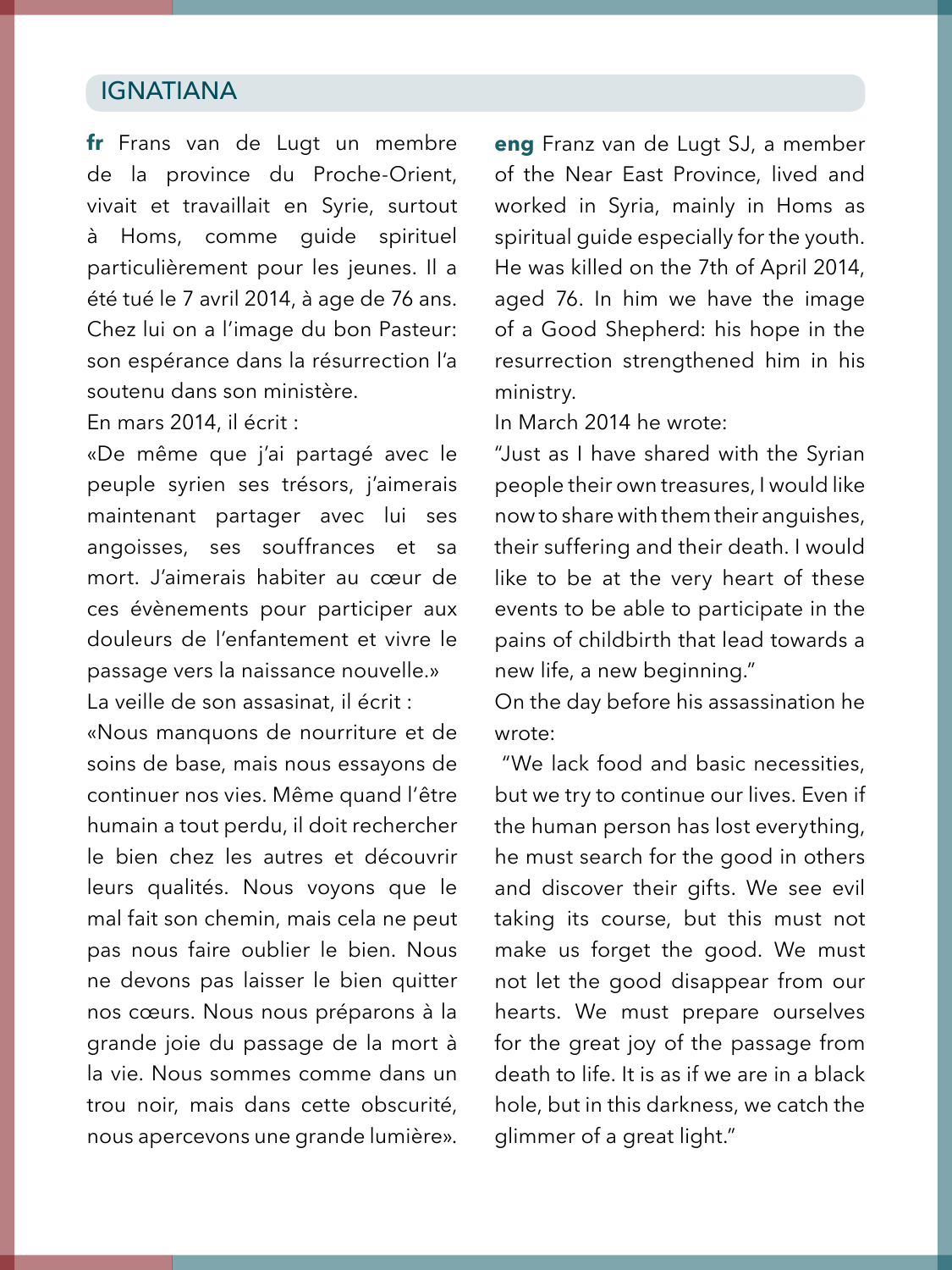## ESCRITURA

ilian nastor. El buan nastor a su vida por las ovejas.<br>. Yo soy el buen pastor. El buen pastor da su vida por las ovejas.

el buen pastor. El buen pastor lam the good shepherd. A good sheep.<br>sheep. rays down his me for the shepherd lays down his life for the

ra *Juan 10,11*

#### SILENCIO

## *Let God move your heart.*

#### **CANTO**

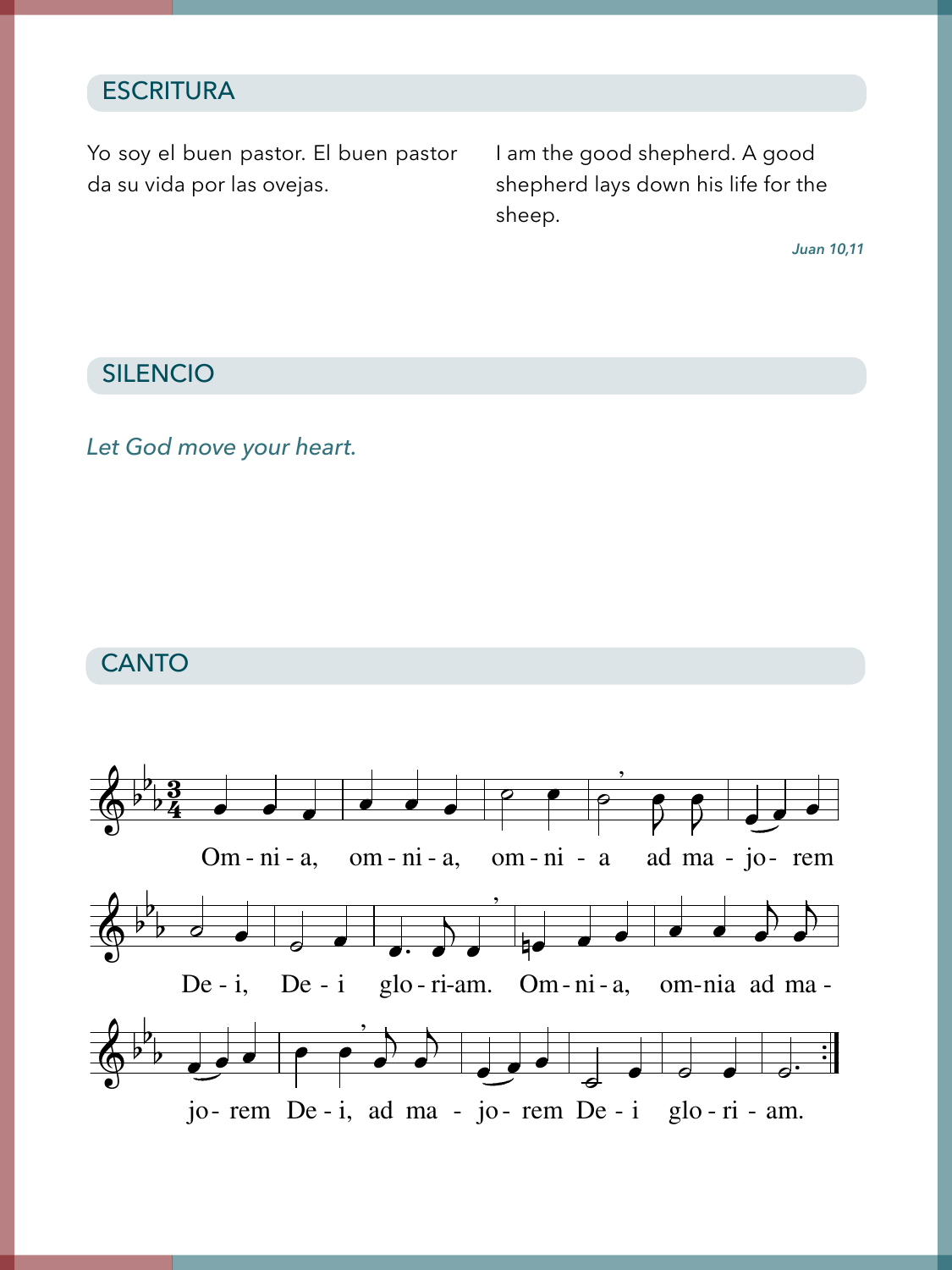#### ORACIÓN Y BENDICIÓN

Dear Pope Francis, after your election, immdiately, on the Loggia you asked the people to pray for you. You have repeated this request many times. Today, we, your Jesuit brothers, would like to pray for you and your ministry to the Lord. Whoever wishes to express a prayer is invited to make a short intercession in his mother tongue for Pope Francis. After each intercession we will sing:



**Cele:** Oremos, como el Señor nos ha enseñado a orar:

**Todos:** Padre nuestro,

- que estás en el cielo,
- santificado sea tu Nombre;
- venga a nosotros tu reino;
- hágase tu voluntad en la tierra como en el cielo.
- Danos hoy nuestro pan de cada día;
- perdona nuestras ofensas,
- como también nosotros perdonamos a los que nos ofenden;
- no nos dejes caer en la tentación,
- y líbranos del mal. Amen

#### **Bendición del Papa Francisco**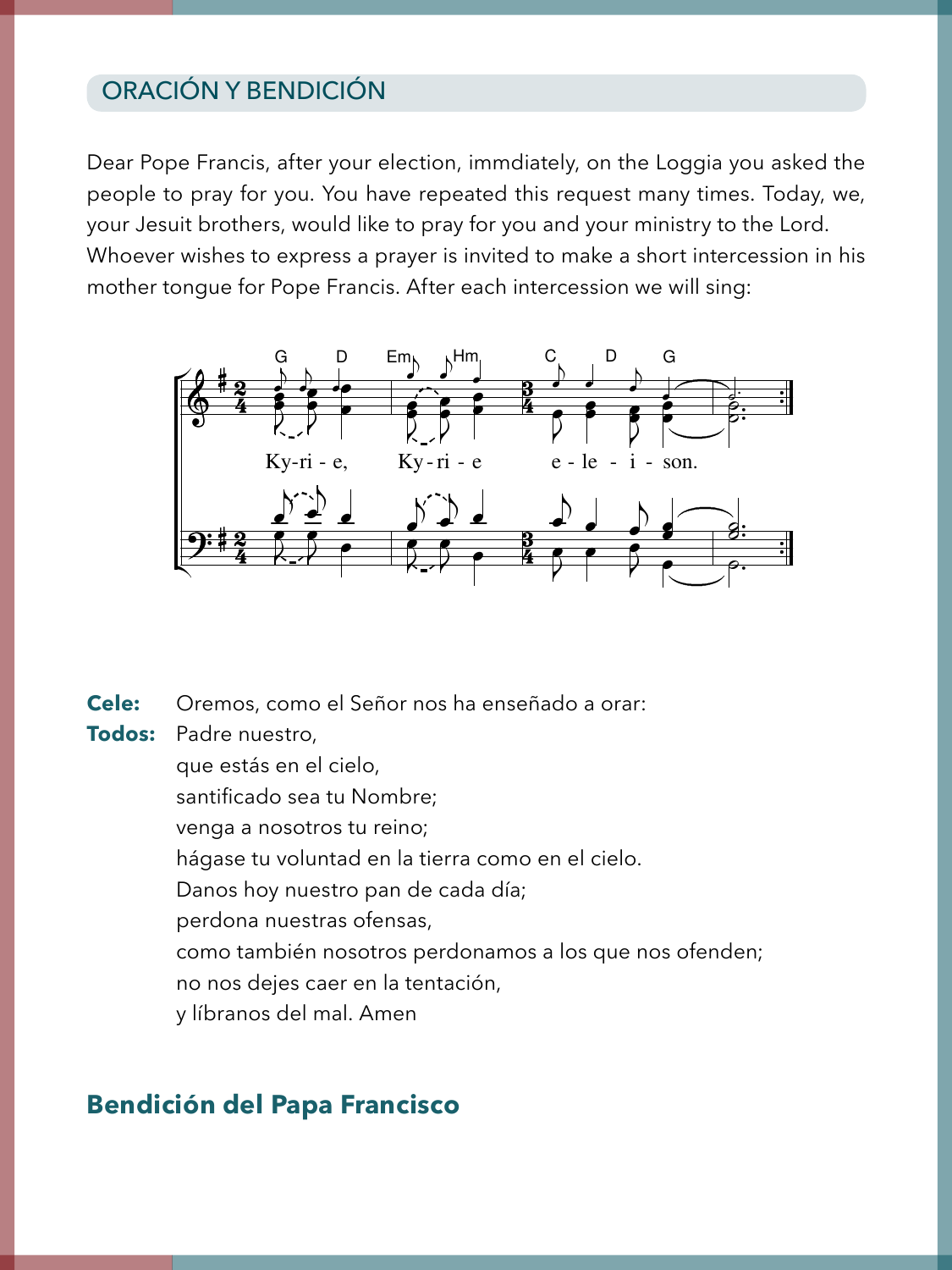**CANTO**